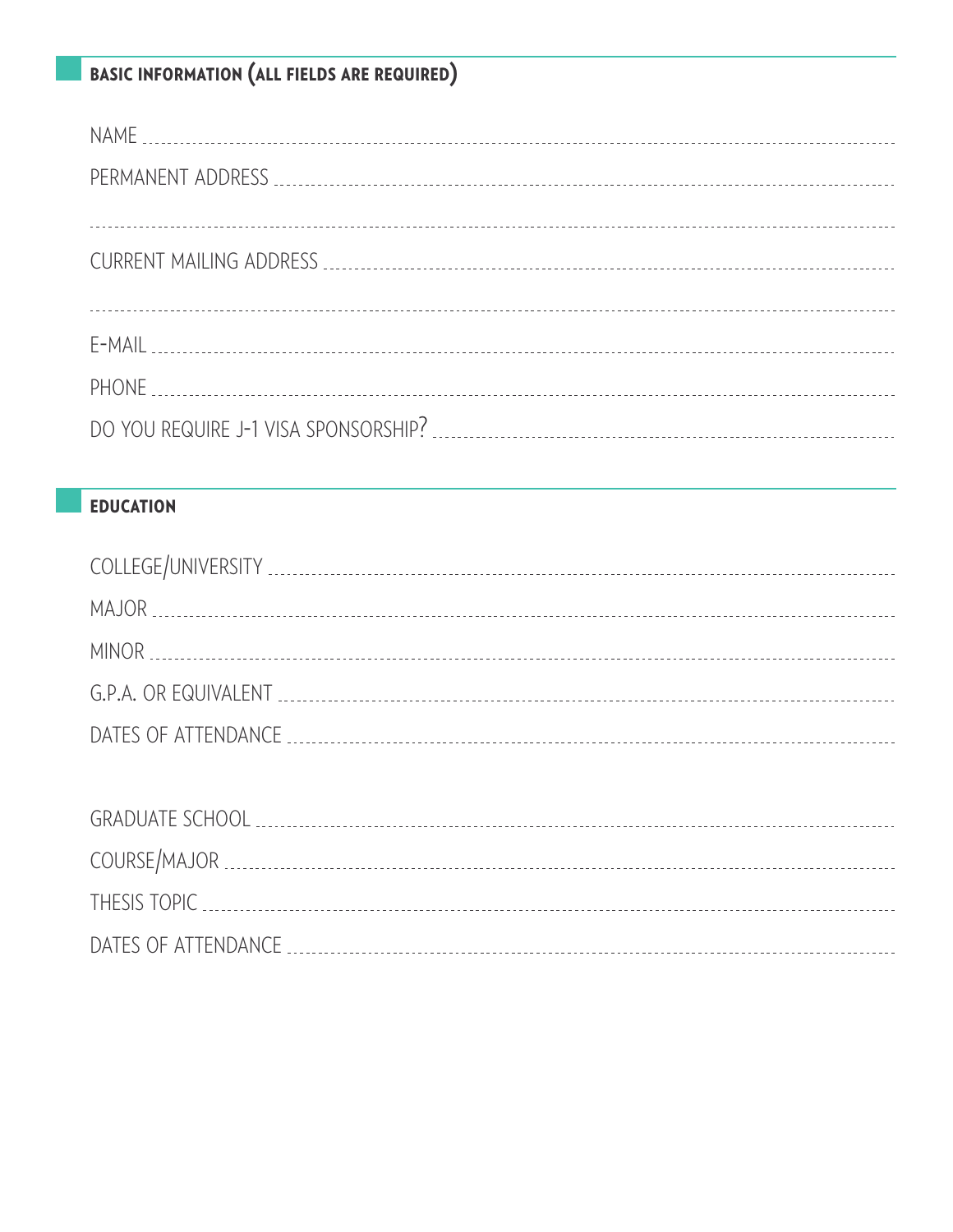#### internship preferences

In which cycle do you want to start?

spring (january 15–april 15) fall (september 15–december 15)

summer (june 1–august 15)

\*Start/end dates vary slightly from year to year.

Please number, in order of preference, up to three positions in which you are interested. A list of department descriptions is available at guggenheim.org/internships.

- **ABU DHABI PROJECT, ARCHITECTURE AND** exhibition design
- \_\_ ABU DHABI PROJECT, CURATORIAL
- art services and preparations
- business development
- conservation
- curatorial
- curatorial, asian art
- development (corporate, individual: major gifts; individual: membership, institutional, operations, special events)
- DIRECTOR'S OFFICE
- **EDUCATION (ADULT AND ACCESS PROGRAMS;** public programs; school, youth, and family programs)
- exhibition design

 $\overline{a}$ 

**EXHIBITION MANAGEMENT** 

How did you learn about this program?

- **EXACILITIES AND OFFICE SERVICES**
- finance
- CLOBAL COMMUNICATIONS
- **CORAPHIC DESIGN**
- **LEXALLE HUMAN RESOURCES**
- information technology
- interactive
- $LEGAI$
- LIBRARY AND ARCHIVES
- \_\_ MARKETING
- **MEDIA AND PUBLIC RELATIONS**
- photography
- **PUBLISHING AND DIGITAL MEDIA**
- retail business and e-commerce
- **WISITOR SERVICES**
- registrar
	-